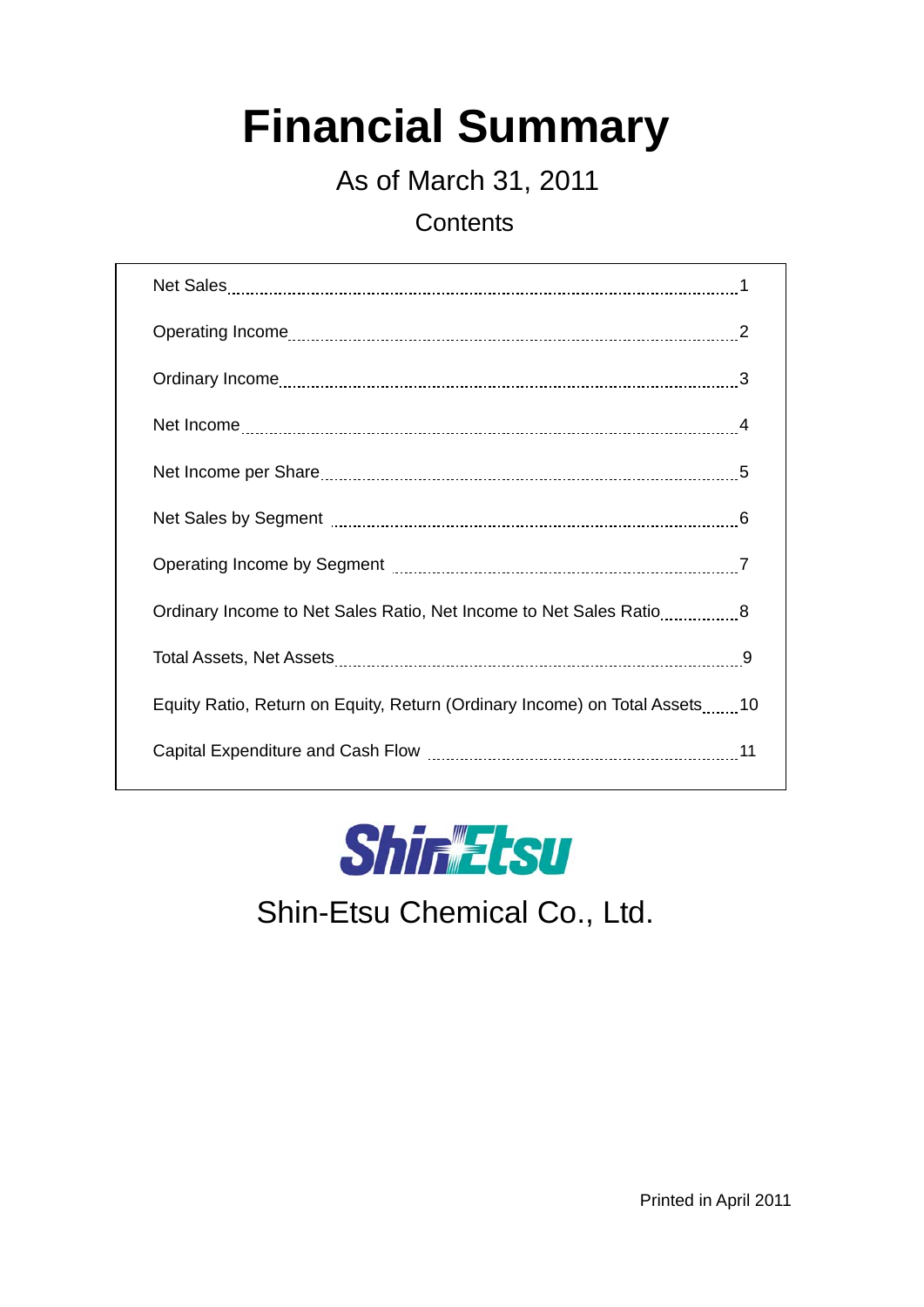

Net Sales



(100 millions of yen)

|                  | 02/3  | 03/3  | 04/3  | 05/3  | 06/3   | 07/3   | 08/3   | 09/3   | 10/3  | 1/3    |
|------------------|-------|-------|-------|-------|--------|--------|--------|--------|-------|--------|
| <b>Net Sales</b> | 7,751 | 7,975 | 8,328 | 9,675 | 11,279 | 13,047 | 13,764 | 12,008 | 9,168 | 10,583 |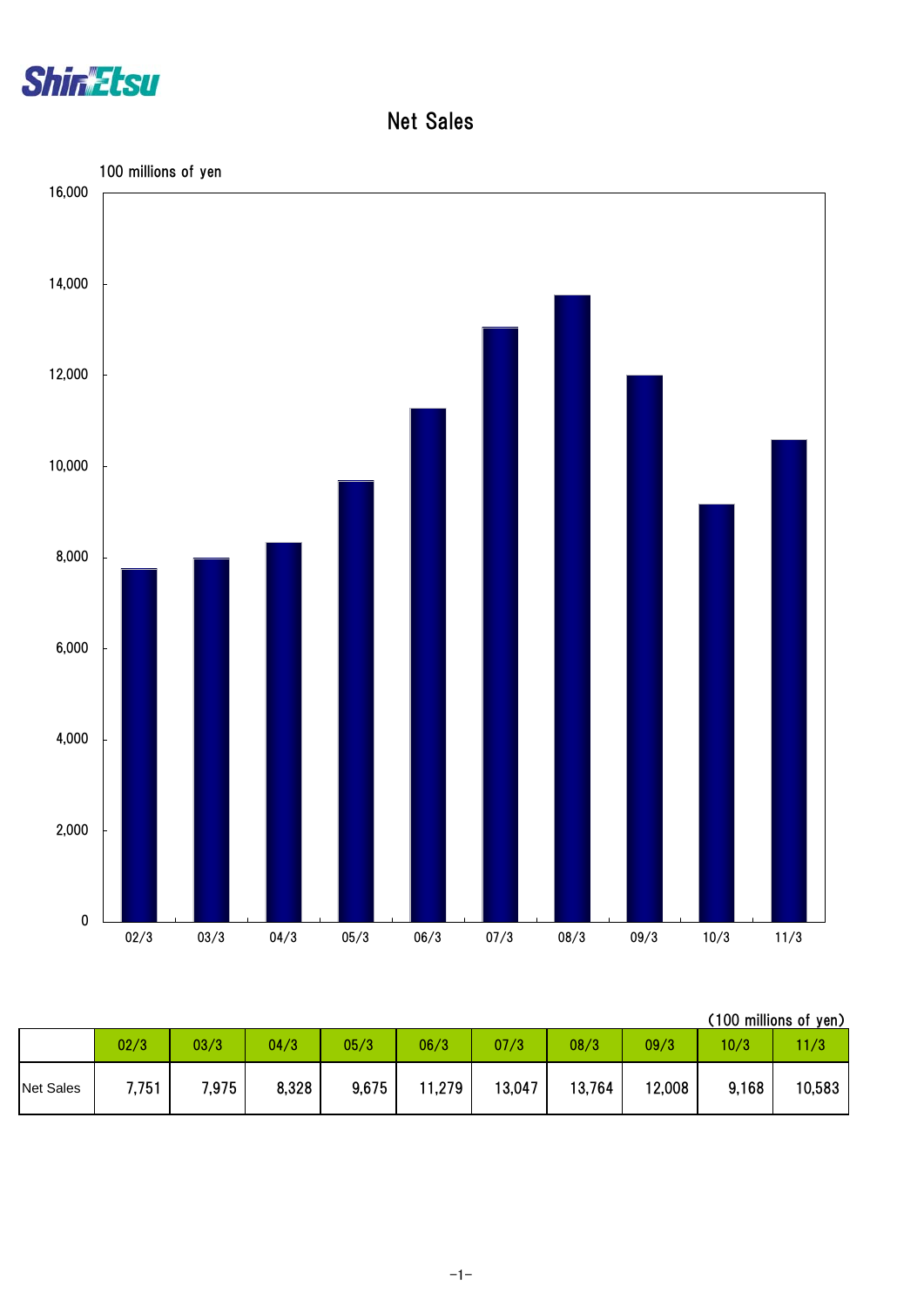

# Operating Income



#### (100 millions of yen)

|                     | 02/3 | 03/3 | 04/3 | 05/3  | 06/3 | 07/3  | 08/3  | 09/3  | 10/3  | 1/3   |
|---------------------|------|------|------|-------|------|-------|-------|-------|-------|-------|
| Operating<br>Income | ,147 | ,221 | ,256 | 1,517 | ,853 | 2,410 | 2,871 | 2,329 | 1,172 | 492,١ |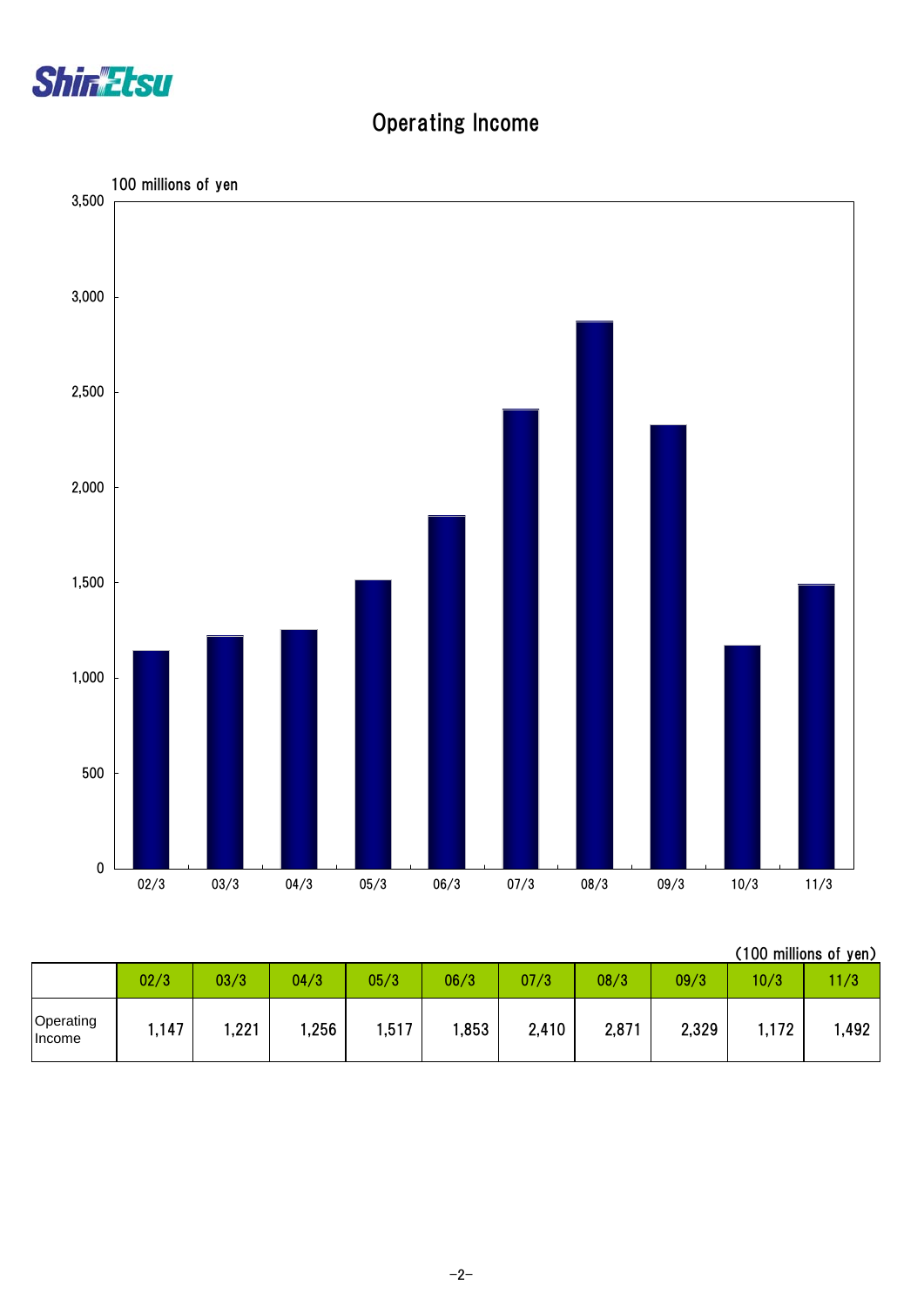

## Ordinary Income

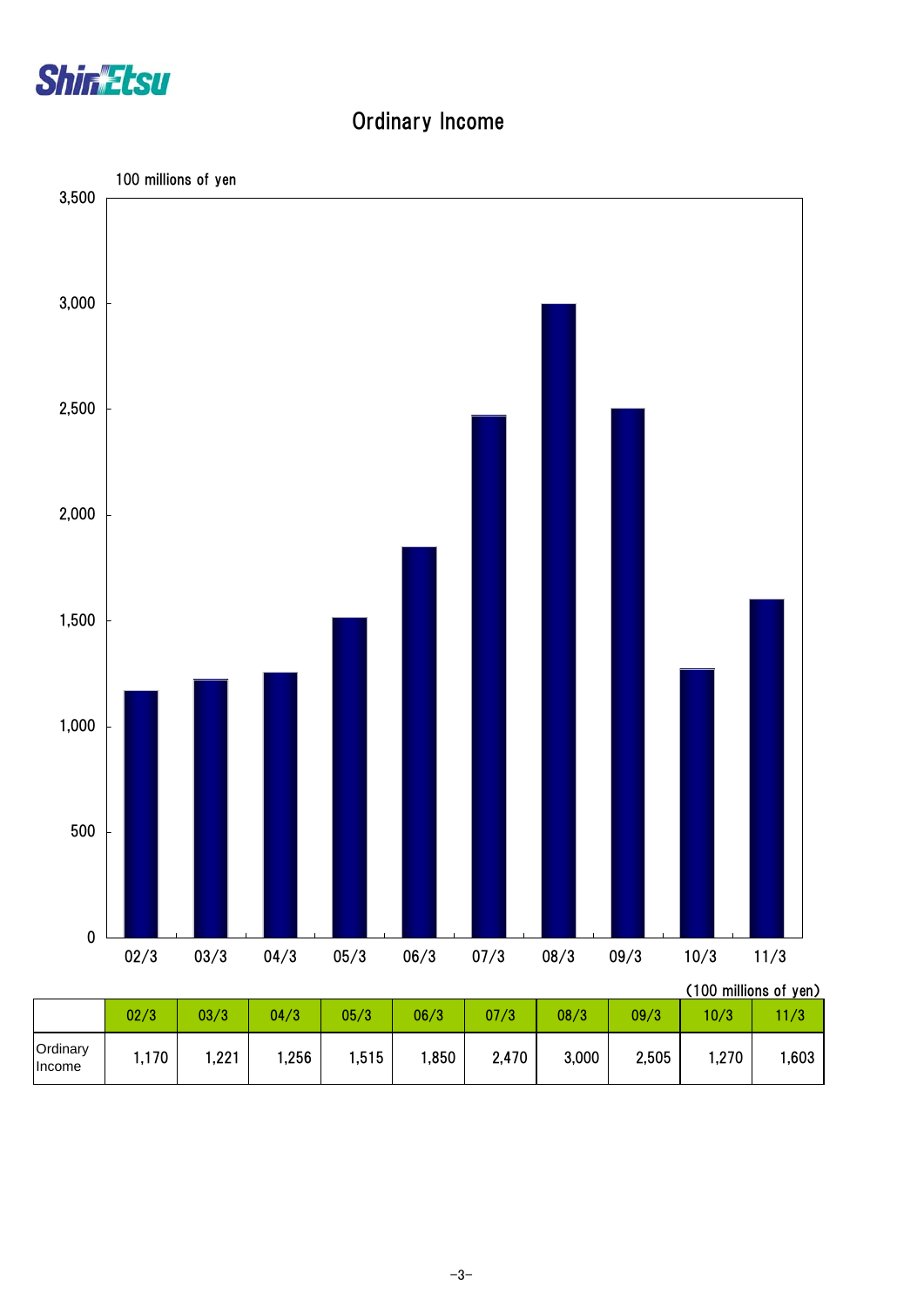

## Net Income



| (100 millions of yen) |  |
|-----------------------|--|
|                       |  |

|            | 02/3 | 03/3 | 04/3 | 05/3 | 06/3  | 07/3 | 08/3 | 09/3 | 10/3 | 11/3  |
|------------|------|------|------|------|-------|------|------|------|------|-------|
| Net Income | 685  | 730  | 748  | 932  | , 150 | ,540 | ,836 | ,547 | 839  | 1,001 |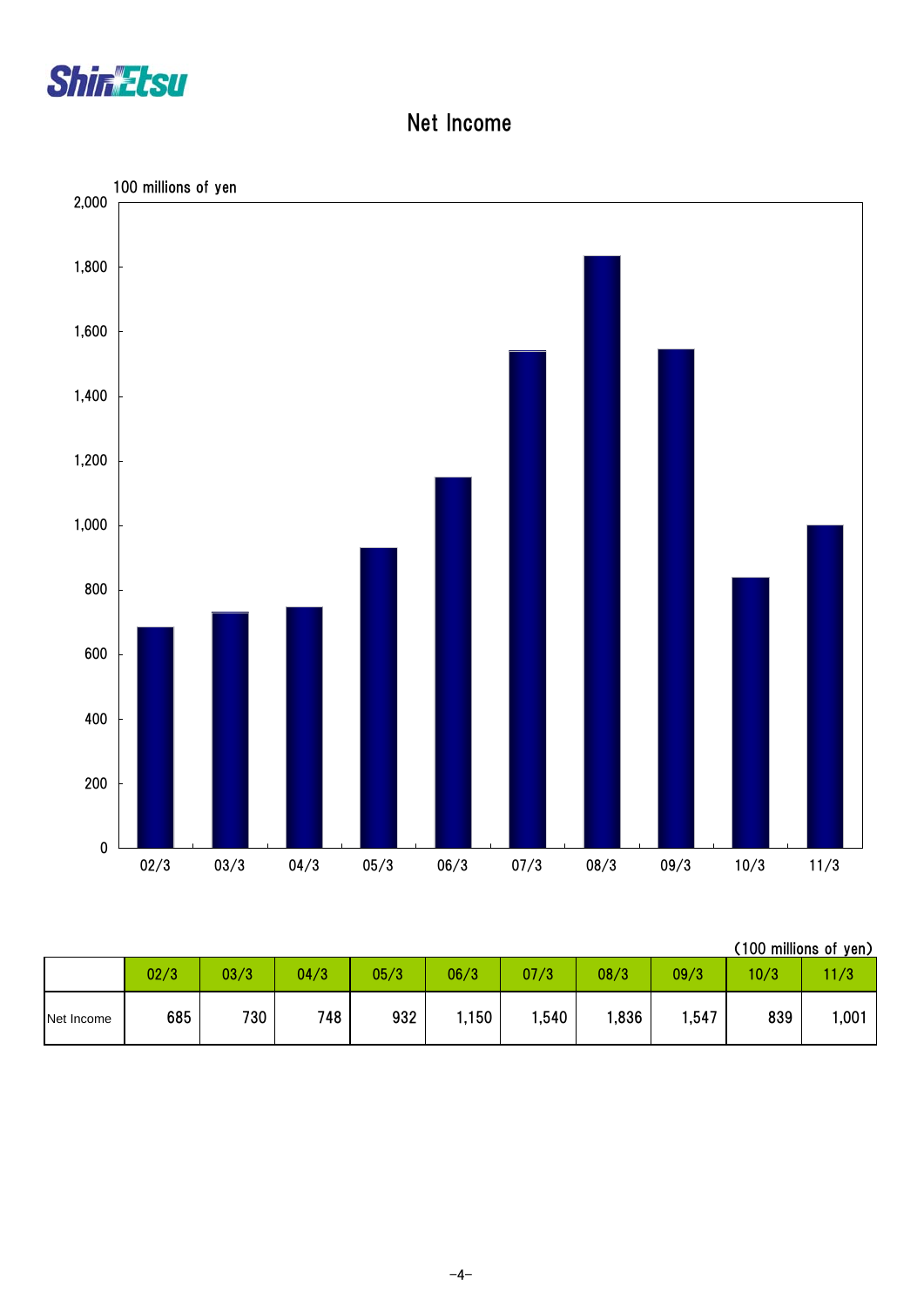

| 500       | yen  |      |      |      |      |      |      |      |      |      |
|-----------|------|------|------|------|------|------|------|------|------|------|
|           |      |      |      |      |      |      |      |      |      |      |
| 450       |      |      |      |      |      |      |      |      |      |      |
|           |      |      |      |      |      |      |      |      |      |      |
| 400       |      |      |      |      |      |      |      |      |      |      |
|           |      |      |      |      |      |      |      |      |      |      |
| 350       |      |      |      |      |      |      |      |      |      |      |
| 300       |      |      |      |      |      |      |      |      |      |      |
|           |      |      |      |      |      |      |      |      |      |      |
| 250       |      |      |      |      |      |      |      |      |      |      |
| 200       |      |      |      |      |      |      |      |      |      |      |
|           |      |      |      |      |      |      |      |      |      |      |
| 150       |      |      |      |      |      |      |      |      |      |      |
|           |      |      |      |      |      |      |      |      |      |      |
| 100       |      |      |      |      |      |      |      |      |      |      |
| 50        |      |      |      |      |      |      |      |      |      |      |
|           |      |      |      |      |      |      |      |      |      |      |
| $\pmb{0}$ | 02/3 | 03/3 | 04/3 | 05/3 | 06/3 | 07/3 | 08/3 | 09/3 | 10/3 | 11/3 |

Net Income per Share

|                         |        |        |        |        |        |        |        |        |        | (yen)  |
|-------------------------|--------|--------|--------|--------|--------|--------|--------|--------|--------|--------|
|                         | 02/3   | 03/3   | 04/3   | 05/3   | 06/3   | 07/3   | 08/3   | 09/3   | 10/3   | 1/3    |
| Net Income<br>per Share | 162.93 | 173.13 | 177.25 | 219.10 | 266.63 | 357.78 | 426.63 | 362.39 | 197.53 | 235.80 |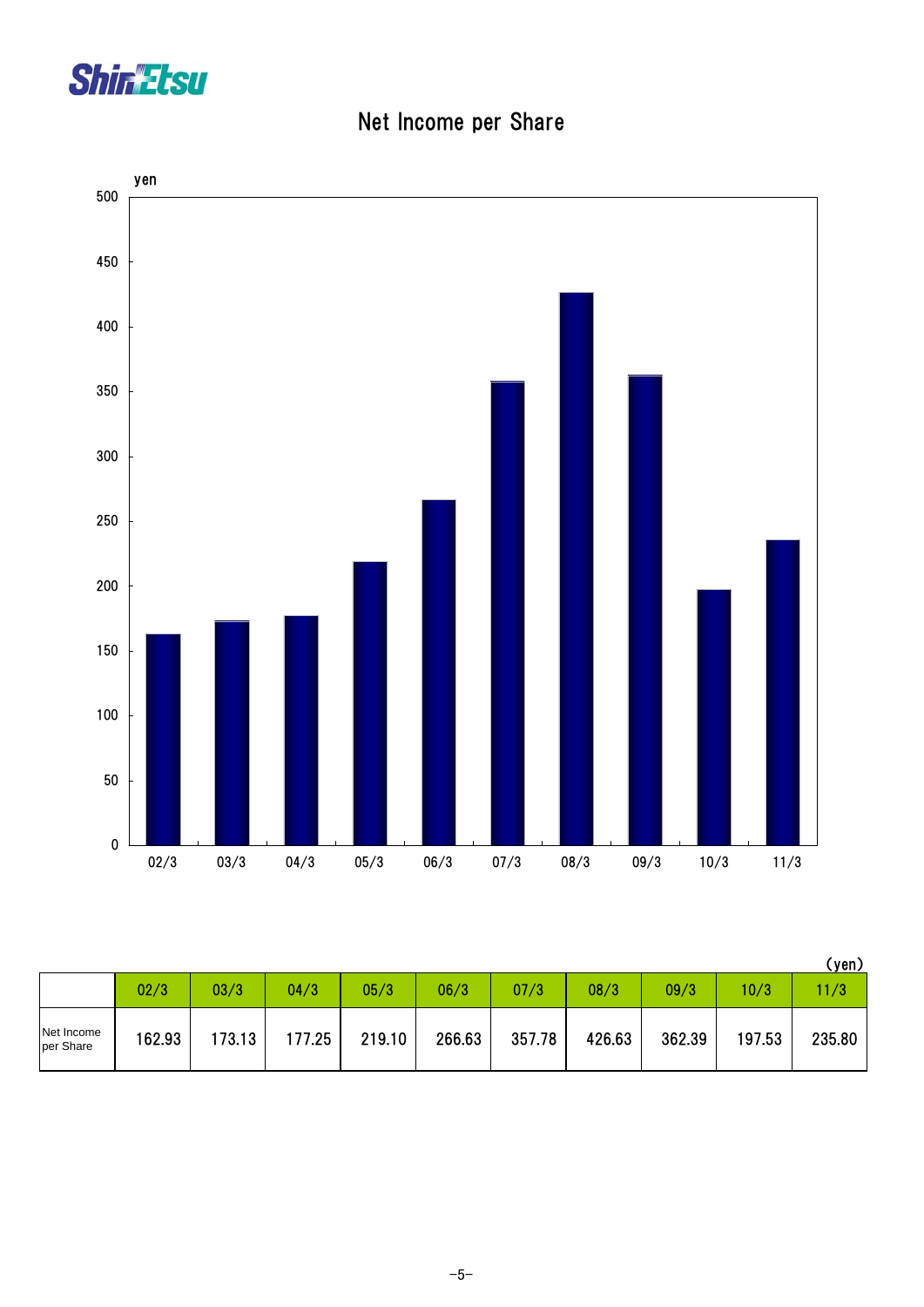



## Net Sales by Segment (Consolidated)

**Diversified Business** 

|                                                  |       |       |       |       |       |       |       |       |       |                                               | LTUU MIIIIONS OF YE |       |
|--------------------------------------------------|-------|-------|-------|-------|-------|-------|-------|-------|-------|-----------------------------------------------|---------------------|-------|
|                                                  | 02/3  | 03/3  | 04/3  | 05/3  | 06/3  | 07/3  | 08/3  | 09/3  | 10/3  |                                               | 10/3                | 11/3  |
| Organic and Inorganic<br><b>Chemicals</b>        | 3,980 | 4,210 | 4,570 | 5,490 | 6,365 | 7,084 | 7,010 | 6,292 | 5,090 | PVC/Chlor-Alkali<br><b>Business</b>           | 2,377               | 2,835 |
| <b>Electronics Materials</b>                     | 2,265 | 2,434 | 2,622 | 3,069 | 3.614 | 4,794 | 5,647 | 4,675 | 3,171 | <b>Silicones Business</b>                     | 1,223               | ,431  |
| <b>Functional Materials and</b><br><b>Others</b> | ,507  | ,331  | 1,136 | 116،، | ,300  | 1,169 | ,107  | 041,، | 907   | <b>Specialty Chemicals</b><br><b>Business</b> | 805                 | 835   |

|                                                       | (100 millions of yen) |       |
|-------------------------------------------------------|-----------------------|-------|
|                                                       | 10/3                  | 11/3  |
| PVC/Chlor-Alkali<br><b>Business</b>                   | 2.377                 | 2,835 |
| <b>Silicones Business</b>                             | 1.223                 | 1,431 |
| <b>Specialty Chemicals</b><br><b>Business</b>         | 805                   | 835   |
| <b>Semiconductor Silicon</b><br>Business              | 2,540                 | 2,838 |
| Electronics & Functional<br><b>Materials Business</b> | 1.138                 | 1.414 |
| <b>Diversified Business</b>                           | 1,085                 | 1.230 |

※1 From 2011 onward the business segments are in the new structure due to applying to the changes of Japanese ccounting standard.

※2 The result for FY2010 is shown in both previous structure and new structure.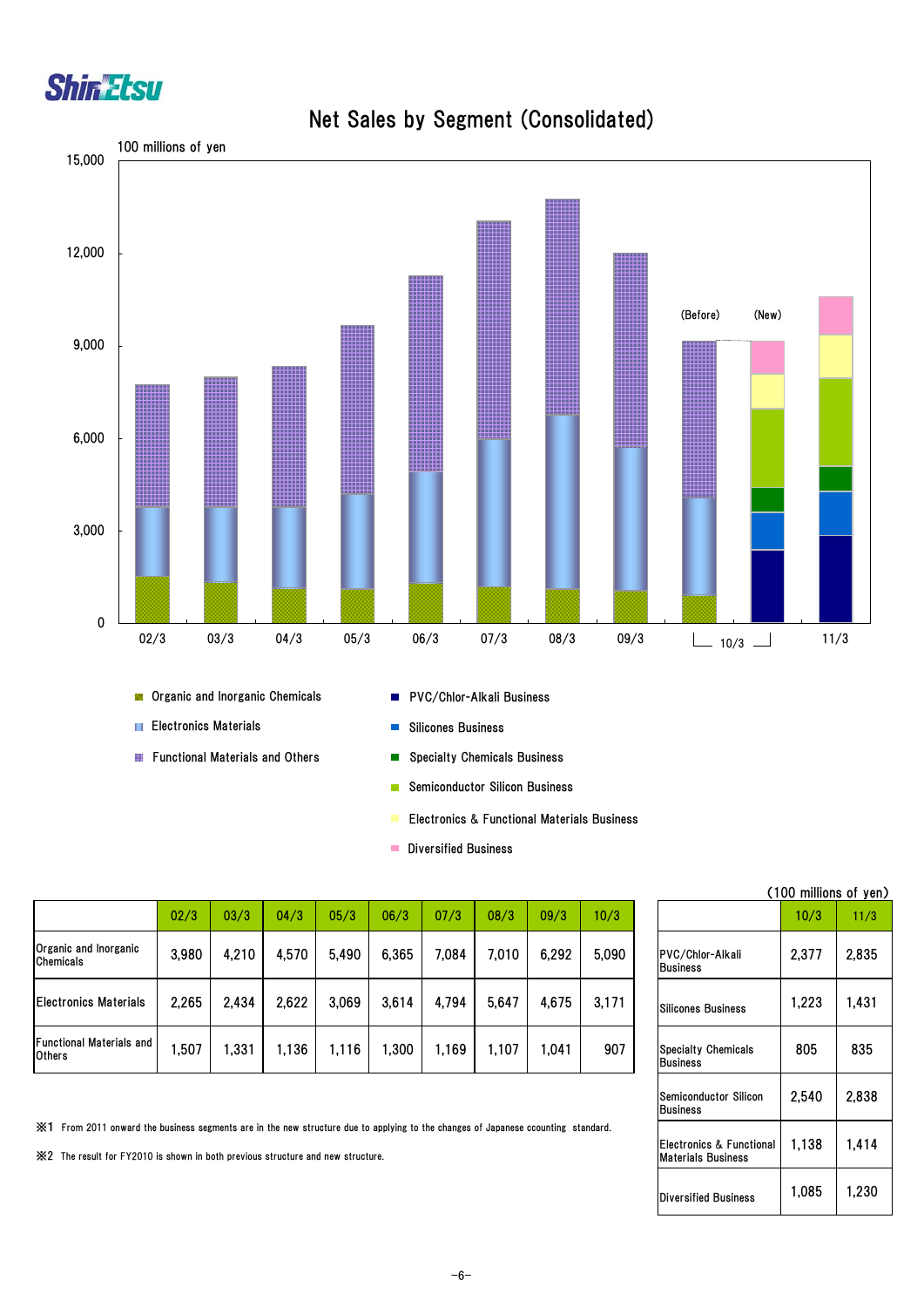



**Diversified Business** 

|                                           |      |      |      |      |      |       |      |       |      |                                               | <b>VION INIMIDIIS AL 1</b> |      |
|-------------------------------------------|------|------|------|------|------|-------|------|-------|------|-----------------------------------------------|----------------------------|------|
|                                           | 02/3 | 03/3 | 04/3 | 05/3 | 06/3 | 07/3  | 08/3 | 09/3  | 10/3 |                                               | 10/3                       | 11/3 |
| Organic and Inorganic<br><b>Chemicals</b> | 488  | 624  | 651  | 779  | 962  | 1,067 | 995  | 952   | 611  | PVC/Chlor-Alkali<br>Business                  | 196                        | 197  |
| <b>Electronics Materials</b>              | 337  | 352  | 422  | 537  | 653  | 1,066 | ,621 | 1.122 | 395  | <b>Silicones Business</b>                     | 249                        | 341  |
| <b>Functional Materials</b><br>and Others | 322  | 243  | 182  | 201  | 240  | 276   | 260  | 257   | 180  | <b>Specialty Chemicals</b><br><b>Business</b> | 139                        | 129  |

※1 From 2011 onward the business segments are in the new structure due to applying to the changes of Japanese ccounting standard.

※2 The result for FY2010 is shown in both previous structure and new structure.

#### (100 millions of yen)

|                                                       | 10/3 | 11/3 |
|-------------------------------------------------------|------|------|
| PVC/Chlor-Alkali<br><b>Business</b>                   | 196  | 197  |
| Silicones Business                                    | 249  | 341  |
| <b>Specialty Chemicals</b><br><b>Business</b>         | 139  | 129  |
| Semiconductor Silicon<br>Business                     | 226  | 389  |
| Electronics & Functional<br><b>Materials Business</b> | 307  | 361  |
| <b>Diversified Business</b>                           | 68   | 73   |

## Operating Income by Segment (Consolidated)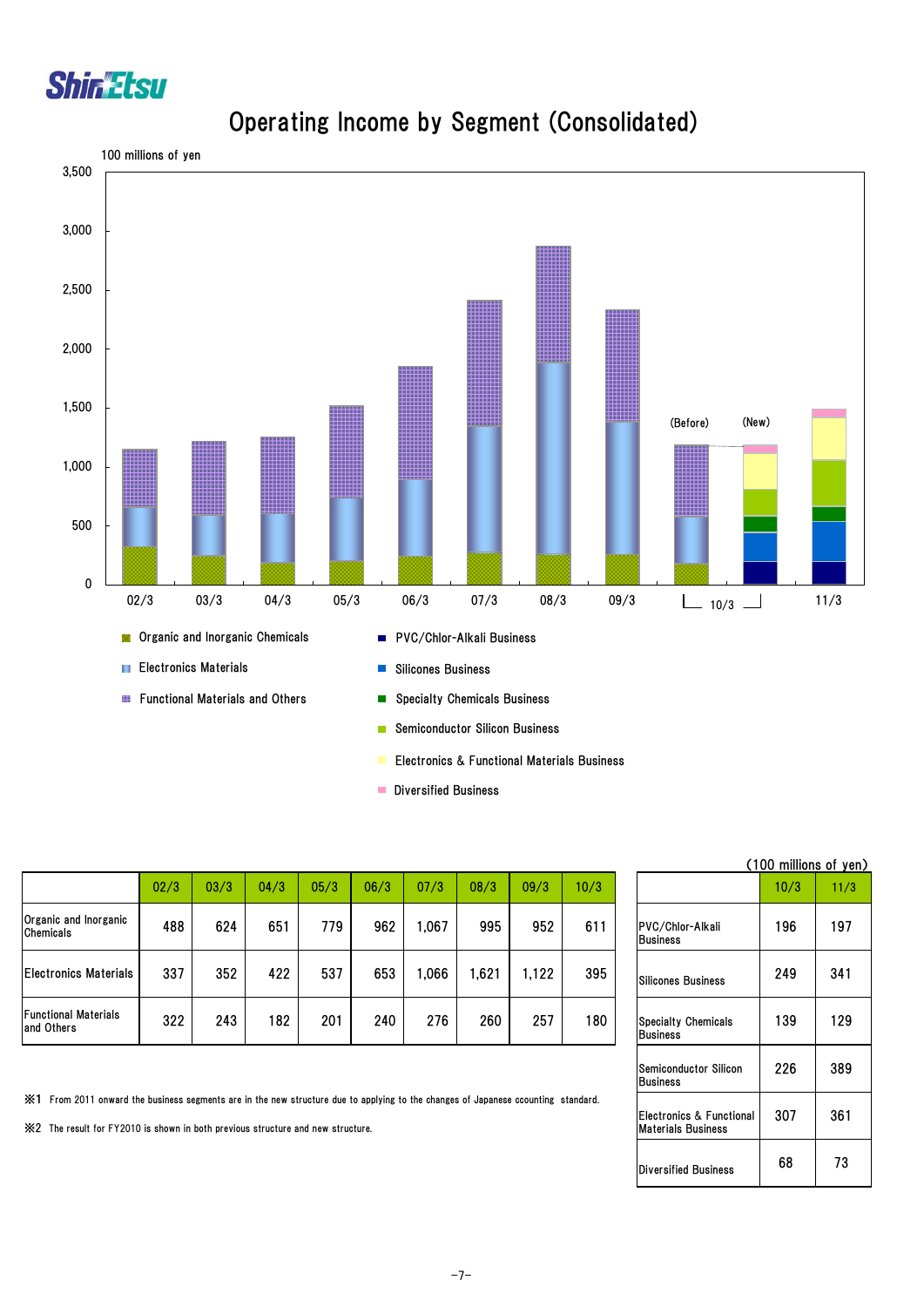

Ordinary Income to Net Sales Ratio



Net Income to Net Sales Ratio

(%)



|                                              |      |      |      |      |      |      |      |      |      | (%)  |
|----------------------------------------------|------|------|------|------|------|------|------|------|------|------|
|                                              | 02/3 | 03/3 | 04/3 | 05/3 | 06/3 | 07/3 | 08/3 | 09/3 | 10/3 | 10/9 |
| Ordinary Income to Net<br><b>Sales Ratio</b> | 15.1 | 15.3 | 15.1 | 15.7 | 16.4 | 18.9 | 21.8 | 20.9 | 13.9 | 15.2 |
| Net Income to Net<br><b>Sales Ratio</b>      | 8.8  | 9.2  | 9.0  | 9.6  | 10.2 | 11.8 | 13.3 | 12.9 | 9.1  | 9.5  |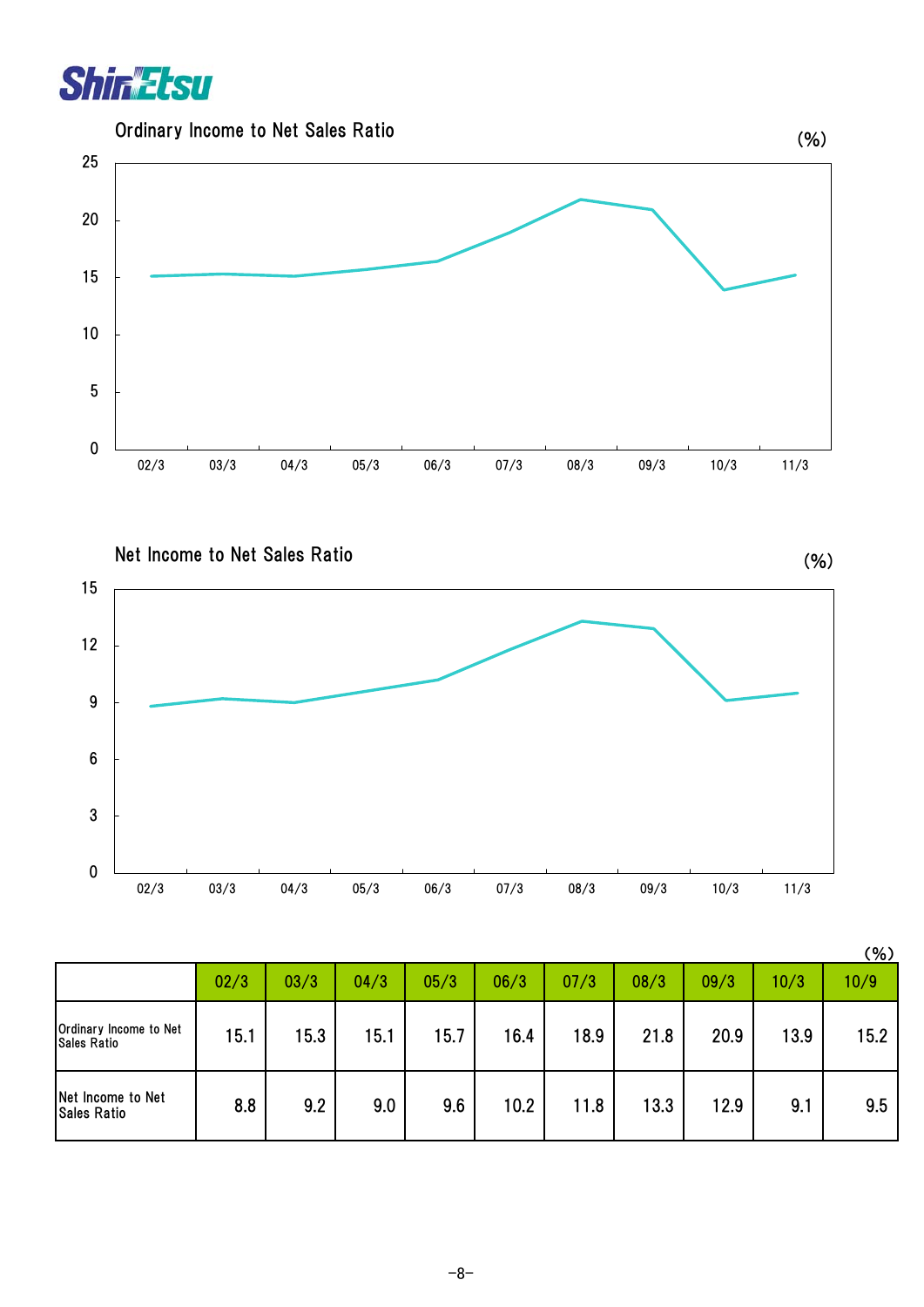

### Total Assets



## Net Assets



| (100 millions of yen) |  |
|-----------------------|--|
|                       |  |

|                   | 02/3   | 03/3   | 04/3  | 05/3                              | 06/3   | 07/3   | 08/3   | 09/3   | 10/3   | 11/3   |
|-------------------|--------|--------|-------|-----------------------------------|--------|--------|--------|--------|--------|--------|
| Total Assets      | 12,884 | 13,109 |       | 13,862   14,762   16,713   18,600 |        |        | 19,185 | 16,849 | 17,691 | 17,842 |
| <b>Net Assets</b> | 8,121  | 8,470  | 9,007 | 9,963                             | 11,737 | 13,603 | 14,837 | 14,074 | 14,742 | 14,694 |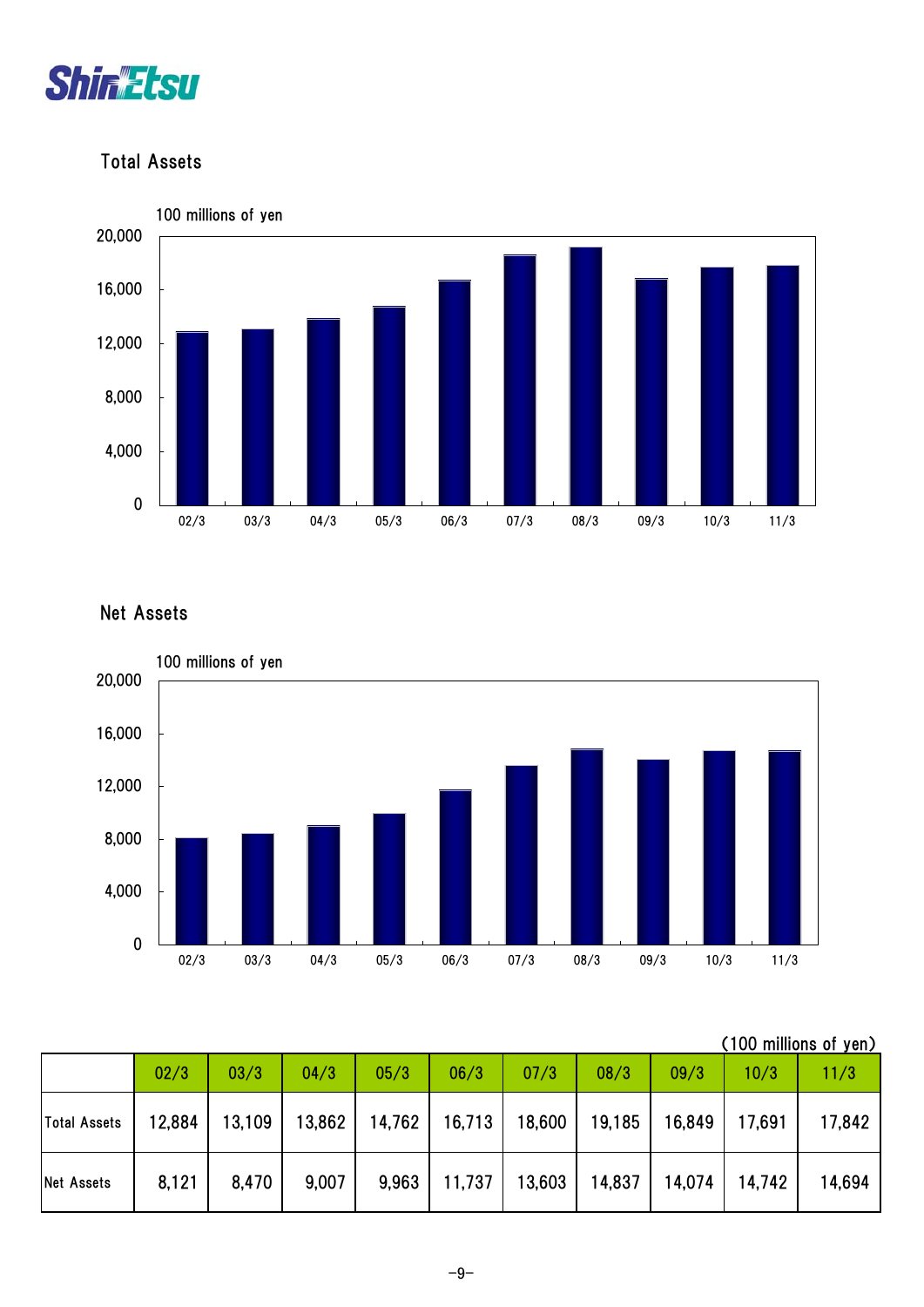

Equity Ratio (Consolidated)



Return on Equity, Return (Ordinary Income) on Total Assets (Consolidated)



|                                                |      |      |      |      |      |      |      |      |      | (%)  |
|------------------------------------------------|------|------|------|------|------|------|------|------|------|------|
|                                                | 02/3 | 03/3 | 04/3 | 05/3 | 06/3 | 07/3 | 08/3 | 09/3 | 10/3 | 11/3 |
| Equity Ratio                                   | 63.0 | 64.6 | 65.0 | 67.5 | 70.2 | 71.0 | 75.0 | 81.1 | 80.9 | 80.0 |
| Return on Equity                               | 9.0  | 8.8  | 8.6  | 9.8  | 10.6 | 12.4 | 13.3 | 11.0 | 6.0  | 7.0  |
| Return (Ordinary<br>Income) on Total<br>Assets | 9.2  | 9.4  | 9.3  | 10.6 | 11.8 | 14.0 | 15.9 | 13.9 | 7.4  | 9.0  |